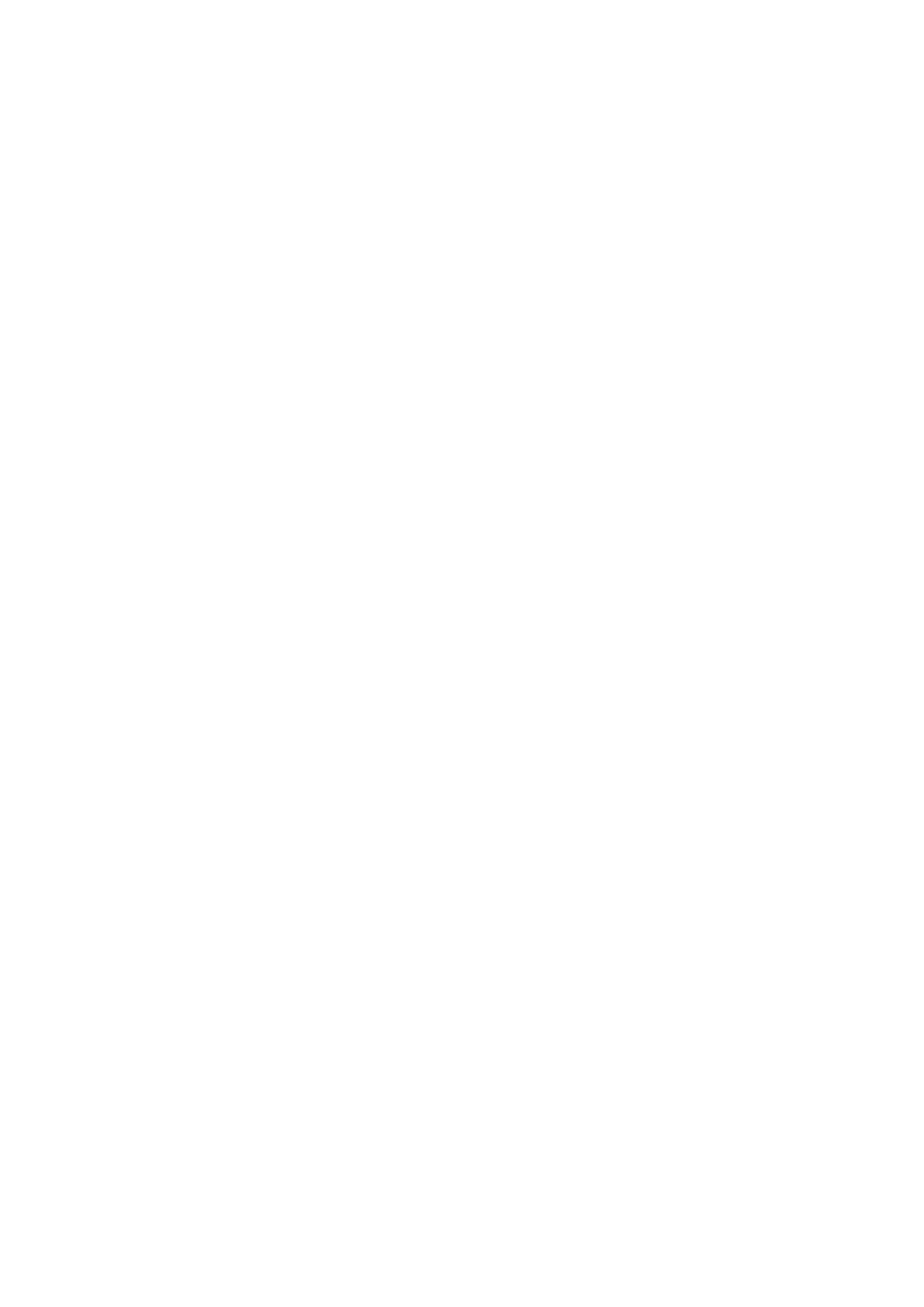

**Table 1:** Routine immunization coverage in African Region, WUENIC, 2016

|                  | Coverage by Year |     |      |      |      |  |  |
|------------------|------------------|-----|------|------|------|--|--|
| <b>Vaccine</b>   | 2012             | 201 | 2014 | 2015 | 2016 |  |  |
| <b>BCG</b>       | 80               | 79  | 82   | 80   | 81   |  |  |
| HepB_BD          | 9                | 9   | 9    | 9    | 10   |  |  |
| Penta1           | 81               | 82  | 84   | 83   | 83   |  |  |
| Penta3           | 72               | 73  | 74   | 74   | 74   |  |  |
| MCV1             | 71               | 71  | 72   | 72   | 72   |  |  |
| MCV <sub>2</sub> | 6                | 7   | 11   | 18   | 24   |  |  |
| <b>YFV</b>       | 36               | 40  | 45   | 45   | 45   |  |  |
| PCV <sub>3</sub> | 21               | 35  | 50   | 59   | 65   |  |  |
| OPV3             | 72               | 72  | 74   | 73   | 73   |  |  |
| RCV1             | 0                | 4   | 9    | 12   | 13   |  |  |
| Rotac            | 4                | 12  | 29   | 40   | 45   |  |  |
| IPV1             |                  |     |      | 19   | 41   |  |  |

As per the country reports to WHO and UNICEF, in 2016, only 8 countries funded 100% of their vaccine costs while 3 countries covered routine immunization costs up to 100%. One country was reported to have not funded routine immunization cost at all.

### **Status of Polio Eradication**

Overall, there has been significant decrease in number of polio cases and environmental samples; and improved access and supplementary immunization activities (SIA)

quality. The last reported case of WPV1 in the Region was in Nigeria with date of onset on 24 July 2014. WPV2 was globally eradicated in 1999 and WPV3 was last reported in Nigeria with date of onset on 10 November 2012. Between July 2014 and July 2016 there was no reported WPV in the Region. However, recent improvement in access to previously insecure areas of Borno, Nigeria, has revealed in 2016 four new cases, most of which were never vaccinated hitherto, due to security challenges.

In terms of circulating vaccine derived polio virus type 2 (cVDPV2) outbreaks there are three major sources of concern in the Region, namely Guinea, Nigeria and DRC. Guinea poses medium to high risk of continuation beyond the switch from the trivalent oral polio vaccine (tOPV) to bivalent oral polio vaccine (bOPV) with risk of spread to neighbouring areas while undetected transmission in Nigeria for over one year remains a great concern in the Lake Chad region.

All the 47 member states have effectively switched from tOPV to bOPV and post switch issues are currently being addressed. Some of the issues include global IPV shortage, intradermal fractional IPV dose use in campaign setting as well as risk of using a live vaccine (mOPV2) with a threat of de-novo VDPV2 emergence. There is also the concern with ensuring high quality mOPV2 responses to VDPVs<sup>13</sup>.

As the polio eradication initiative nears completion, transition planning is developed to protect a polio free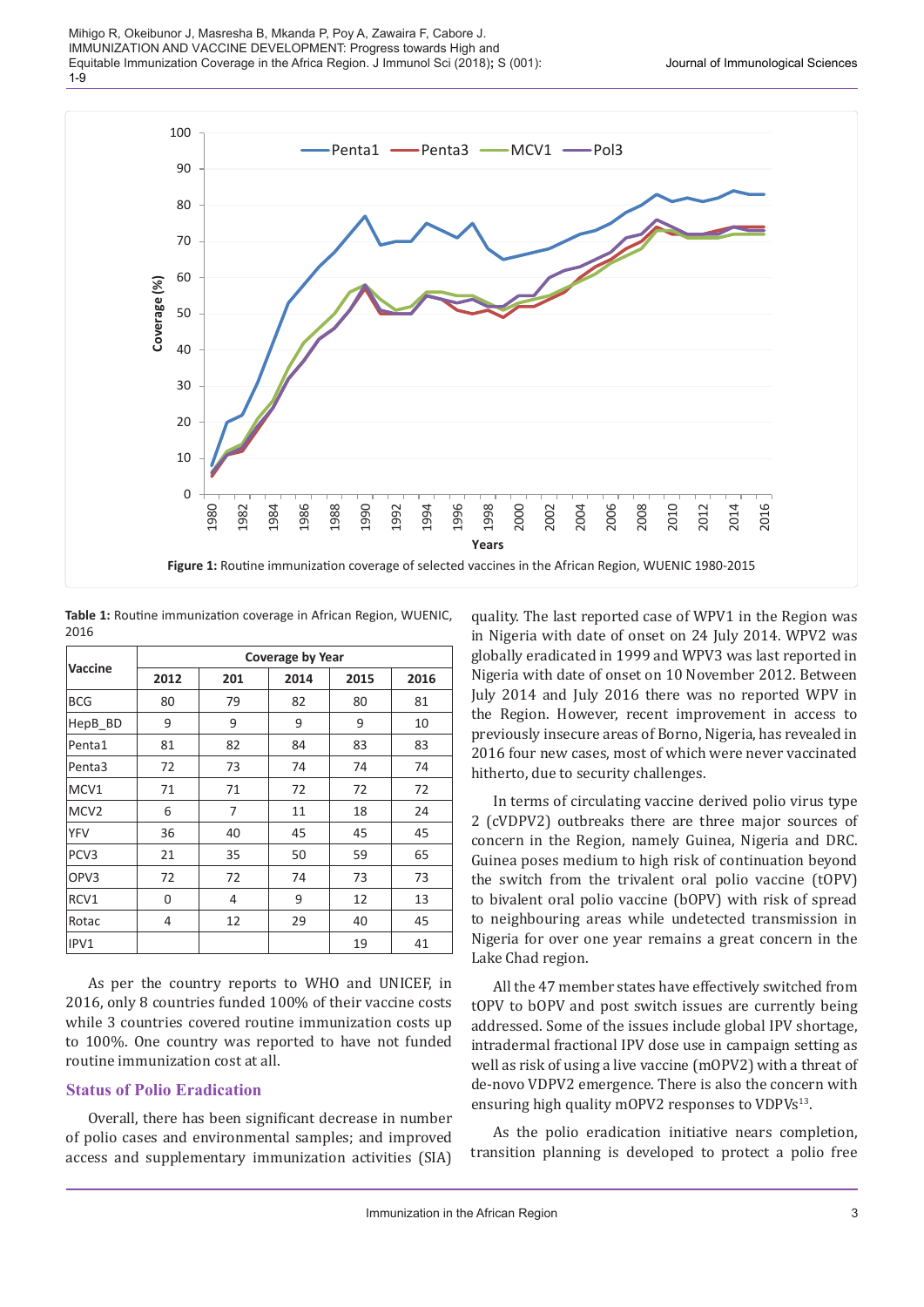world and to ensure that the huge polio investment and assets generated in the course of the initiative contribute to future health goals. Countries, where the most investments were made are encouraged to develop transition plans. Some of the milestones have been reached with polio transition planning. These include the finalization of inventory and mapping of all polio assets; finalization of transitional plans and the start of implementation of transitional plans by January 2017. The main issue here is to ensure government ownership and leadership of the process. WHO is currently giving support to countries for the implementation of the developed milestone to ensure greater ownership of country plans.

The remaining challenges include closing surveillance gaps and ensuring quality outbreak responses; stopping cVDPV/VDPV type 2 emergence and addressing the global shortage of IPV. Other remaining challenges include strengthening national polio certification committees and ensuring government ownership and leadership of the polio transitioning process.

### **Progress on New Vaccine Introduction**

The Region has recorded significant progress in the introduction of new vaccines. The GVAP target at least 90 low- and middle-income countries introducing one or more new or underutilized vaccines<sup>3</sup>. The success recorded on this target is largely driven by African countries in

partnership with Gavi, The Vaccine Alliance. Table 2 reveals that many countries in Africa have introduced multiple new vaccines, such as pneumococcal conjugate vaccine and rotavirus vaccine, at the same time. Pentavalent vaccine (DTP-HepB-Hib), for instance, has been introduced into the routine immunization programmes of all the Member states of WHO African Region. This highlights the high priority of vaccination among political leaders in Africa. The ultimate impact of new vaccines in Africa–as measured by lives saved and illnesses averted–is dependent on the number of children immunized. Countries will need to continue improving routine immunization coverage to achieve the full promise of these vaccines $^1$ .

# **Progress in Disease Control Initiatives**

Some successes have been recorded in the control of diseases like meningitis, measles, maternal and neonatal tetanus and yellow fever. This is in spite of the various challenges and public health emergencies and frequent disease outbreaks in the African Region.

## **Yellow Fever**

Thirty three of the 47 countries in the Africa Region are currently at high risk of yellow fever transmission. The burden of yellow fever, as of 2016, is put at between 840,000 to 1.7 million infections with 84,000 to 170,000 cases and 29,000 to 60,000 deaths. The assumption is that

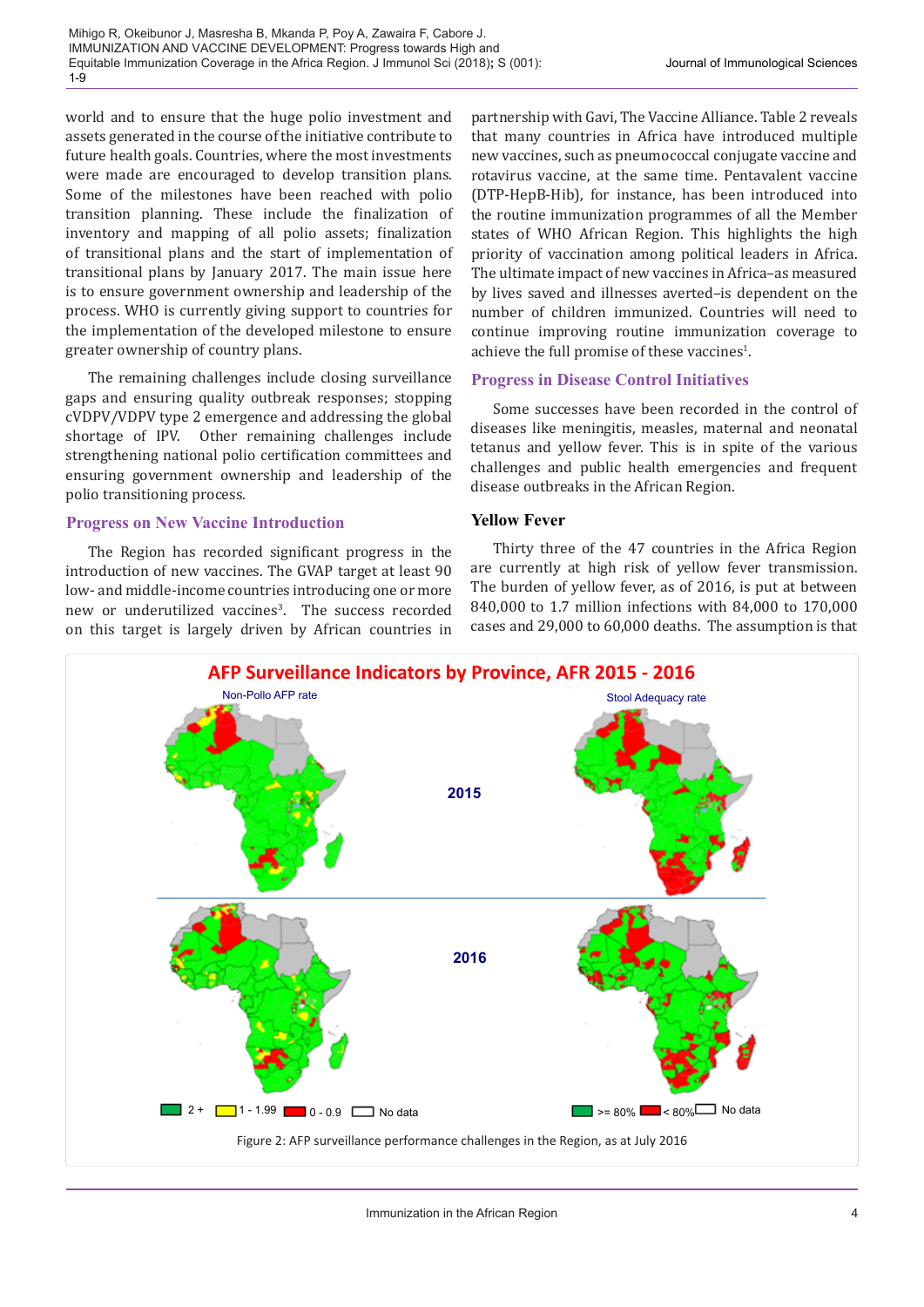#### **Table 2.** Status of introduction of new vaccine in countries of the African Region, 2016

| <b>PCV</b>                   | Rota                   | <b>HPV In RI</b> | HPV in<br>Demonstration | HepB                | Penta                  | <b>IPV</b>               |
|------------------------------|------------------------|------------------|-------------------------|---------------------|------------------------|--------------------------|
| Angola                       | Angola                 | <b>Botswana</b>  | Benin                   | Algeria             | Algeria                | Algeria                  |
| Benin                        | Botswana               | Lesotho          | <b>Burkina Faso</b>     | Angola              | Angola                 | Benin                    |
| <b>Botswana</b>              | <b>Burkina Faso</b>    | Rwanda           | Burundi                 | Botswana            | Benin                  | Botswana                 |
| <b>Burkina Faso</b>          | <b>Burundi</b>         | Seychelles       | Cameroon                | Cabo Verde          | Botswana               | Burundi                  |
| Burundi                      | Cameroon               | South Africa     | Cote D'Ivoire           | Gambia              | <b>Burkina Faso</b>    | Cameroon                 |
| Cameroon                     | Congo                  | Uganda           | Ethiopia                | Mauritania          | Burundi                | CAR                      |
| Congo                        | Eritrea                |                  | Gambia                  | Namibia             | Cabo Verde             | Chad                     |
| Cote d'Ivoire                | Ethiopia               |                  | Ghana                   | Nigeria             | Cameroon               | Comoros                  |
| C AR                         | Gambia                 |                  | Kenya                   | Sao Tome & Principe | C AR                   | Congo                    |
| <b>DRC</b>                   | Ghana                  |                  | Liberia                 | Senegal             | Chad                   | Cote D'Ivoire            |
| Eritrea                      | Guinea Bissau          |                  | Madagascar              |                     | Comoros                | <b>DRC</b>               |
| Ethiopia                     | Kenya                  |                  | Malawi                  |                     | Congo                  | <b>Equatorial Guinea</b> |
| Gambia                       | Liberia                |                  | Mali                    |                     | Cote D'Ivoire          | Ethiopia                 |
| Ghana                        | Madagascar             |                  | Mozambique              |                     | <b>DRC</b>             | Gabon                    |
| Guinea Bissau                | Malawi                 |                  | Niger                   |                     | Equatorial<br>Guinea   | Gambia                   |
| Kenya                        | Mali                   |                  | Senegal                 |                     | Eritrea                | Guinea                   |
| Lesotho                      | Mauritania             |                  | Sierra Leaone           |                     | Ethiopia               | Guinea Bissau            |
| Liberia                      | Mauritius              |                  | Tanzania                |                     | Gabon                  | Kenya                    |
| Madagascar                   | Mozambique             |                  | Togo                    |                     | Ghana                  | Lesotho                  |
| Malawi                       | Namibia                |                  | Zambia                  |                     | Guinea                 | Madagascar               |
| Mali                         | Niger                  |                  | Zimbabwe                |                     | Guinea Bissau          | Mauritania               |
| Mauritania                   | Rwanda                 |                  |                         |                     | Kenya                  | Mozambique               |
| Mauritius                    | Senegal                |                  |                         |                     | Lesotho                | Namibia                  |
| Mozambique                   | Sierra Leone           |                  |                         |                     | Liberia                | Niger                    |
| Namibia                      | Sao Tome &<br>Principe |                  |                         |                     | Madagascar             | Nigeria                  |
| Niger                        | South Africa           |                  |                         |                     | Malawi                 | Sao Tome &<br>Principe   |
| Nigeria                      | Swaziland              |                  |                         |                     | Mali                   | Senega;                  |
| Rwanda                       | Tanzania               |                  |                         |                     | Mauritania             | Seychelles               |
| Tome<br>&<br>Sao<br>Principe | Togo                   |                  |                         |                     | Mauritius              | South Africa             |
| Senegal                      | Zambia                 |                  |                         |                     | Mozambique             | South Sudan              |
| Sierra Leone                 | Zimbabwe               |                  |                         |                     | Namibia                | Swaziland                |
| South Africa                 |                        |                  |                         |                     | Niger                  | Uganda                   |
| Swaziland                    |                        |                  |                         |                     | Nigeria                |                          |
| Tanzania                     |                        |                  |                         |                     | Rwanda                 |                          |
| Togo                         |                        |                  |                         |                     | Sao Tome &<br>Principe |                          |
| Uganda                       |                        |                  |                         |                     | Senegal                |                          |
| Zambia                       |                        |                  |                         |                     | Seychelles             |                          |
| Zimbabwe                     |                        |                  |                         |                     | Sierra Leone           |                          |
|                              |                        |                  |                         |                     | South Africa           |                          |
|                              |                        |                  |                         |                     | South Sudan            |                          |
|                              |                        |                  |                         |                     | Swaziland              |                          |
|                              |                        |                  |                         |                     | Tanzania               |                          |
|                              |                        |                  |                         |                     | The Gambia             |                          |
|                              |                        |                  |                         |                     | Togo                   |                          |
|                              |                        |                  |                         |                     | Uganda                 |                          |
|                              |                        |                  |                         |                     | Zambia                 |                          |
|                              |                        |                  |                         |                     | Zimbabwe               |                          |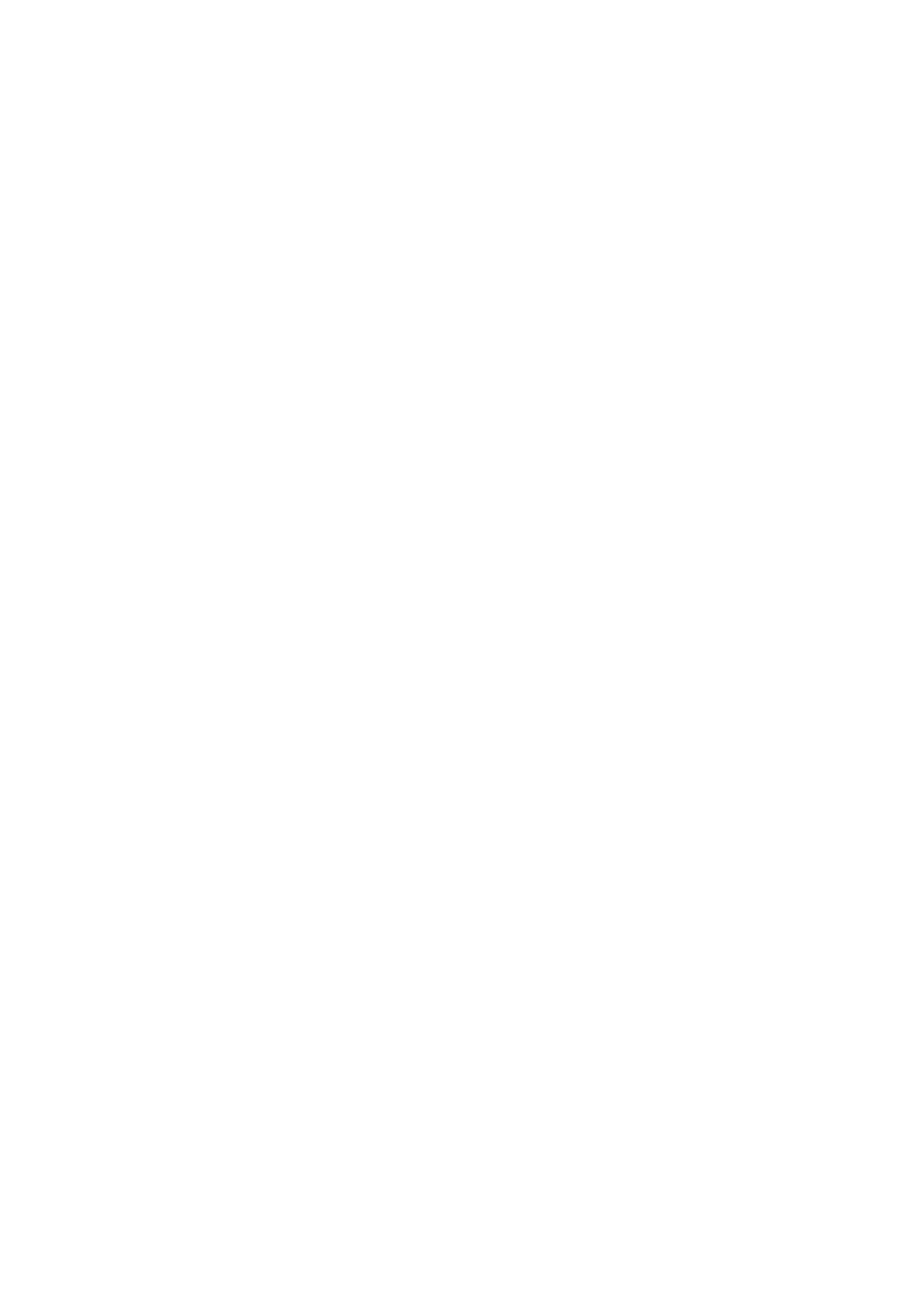| <b>Introduce Rubella</b><br>Vaccine | <b>Conducted Wide Age MR SIAs</b> | <b>Countries with measles incidence</b><br>$<$ 1/1000000 | <b>Countries with surveillance network</b><br>meeting target |  |
|-------------------------------------|-----------------------------------|----------------------------------------------------------|--------------------------------------------------------------|--|
| Burkina Faso                        | Botswana                          | Botswana                                                 | Botswana                                                     |  |
| Cabo Verde                          | Cameroon                          | Cabo Verde                                               | Cameroon                                                     |  |
| Ghana                               | Gambia                            | Comoros                                                  | Chad                                                         |  |
| Mauritius                           | Kenya                             | Guinea Bissau                                            | Congo                                                        |  |
| Rwanda                              | Namibia                           | Madagascar                                               | Gabon                                                        |  |
| Senegal                             | Sao Tome and Principe             | Malawi                                                   | Guinea                                                       |  |
| Seychelles                          | Swaziland                         | South Africa                                             | Kenya                                                        |  |
| Tanzania                            | Zambia                            | Swaziland                                                | Lesotho                                                      |  |
| Zimbabwe                            |                                   | Tanzania                                                 | Madagascar                                                   |  |
|                                     |                                   | Zambia                                                   | Mali                                                         |  |
|                                     |                                   | Zimbabwe                                                 | Mozambique                                                   |  |
|                                     |                                   |                                                          | Rwanda                                                       |  |
|                                     |                                   |                                                          | Senegal                                                      |  |
|                                     |                                   |                                                          | Sierra Leone                                                 |  |
|                                     |                                   |                                                          | South Africa                                                 |  |
|                                     |                                   |                                                          | Swaziland                                                    |  |
|                                     |                                   |                                                          | Togo                                                         |  |
|                                     |                                   |                                                          | Uganda                                                       |  |
|                                     |                                   |                                                          | Zimbabwe                                                     |  |

#### **Table 3.** Performance of Measles Elimination by Targets

maternal and neonatal tetanus (MNT) include promotion of clean delivery practices, immunization of women against tetanus targeting pregnant and those in child bearing age group (15-44 years) with a tetanus toxoid-containing vaccine in routine immunization, or provision of at least 3 doses of tetanus toxoid (TT) vaccine through supplemental immunization activities' (SIAs) targeting women of reproductive age that reside in areas classified as being at high risk for MNT, and case-based surveillance to identify NT cases and deaths as well as the assessment of the riskstatus of the area<sup>15</sup>

As of 2016, 37 of the 47 Member States have been validated for MNT elimination. The remaining countries (Angola, Central African Republic, Chad, Democratic Republic of the Congo, Equatorial Guinea, Guinea, Kenya, Mali, Niger, Nigeria and South Sudan, and the Somali region of Ethiopia) are making efforts to complete needed supplemental immunisation activities in high risk districts. Six out of the ten remaining countries are ready to undergo the validation exercise.

Progress towards achieving the goal has, however, been delayed in the African Region, due in part to slow implementation of the recommended strategies. It is estimated that the current reporting system captures less than 10% of cases. This is because the health care seeking behaviour of most of the affected rural communities are difficult to access, populations rely more on traditional and spiritual healers for such diseases of sudden onset, and health facilities are only visited as the last resort, coupled with the fact that the existing surveillance system is focused

more on review of medical records at the health facility level with limited community surveillance component.

#### **Vaccine Research and Development**

Research has also been identified and prioritized for its catalytic effect on reaching development goals. Some steps have been taken to advance the course of research and development. A Strategic Framework for Research in Immunization and Implementation Research is put in place to guide research operations of the immunization programmes of Member States. The Region has been supporting implementation researches to strengthen immunization programmes and move them towards attaining the global and regional immunization goals and targets.

In terms of vaccine development, the WHO Product Development for Vaccines Advisory Committee (PDVAC) is working to accelerate vaccine candidates in Phase 2 of clinical evaluation or earlier, for diseases with substantial burden in low and medium income countries (LMICs), but where no vaccines currently exist, through WHO guidance. Specifically, the objectives are to develop the preferred product characteristics (PPCs); WHO preferences for vaccines to be used in LMICs (indications, target groups and desirable clinical data on safety and efficacy); provide early guidance to developers, 5–10 years from vaccine approval; and ensure that, once licensed, data are available for decision-making on use in populations that need it most. Some typical cases where the WHO has pursued these goals are in the development of the first malaria and Ebola vaccines in the Region.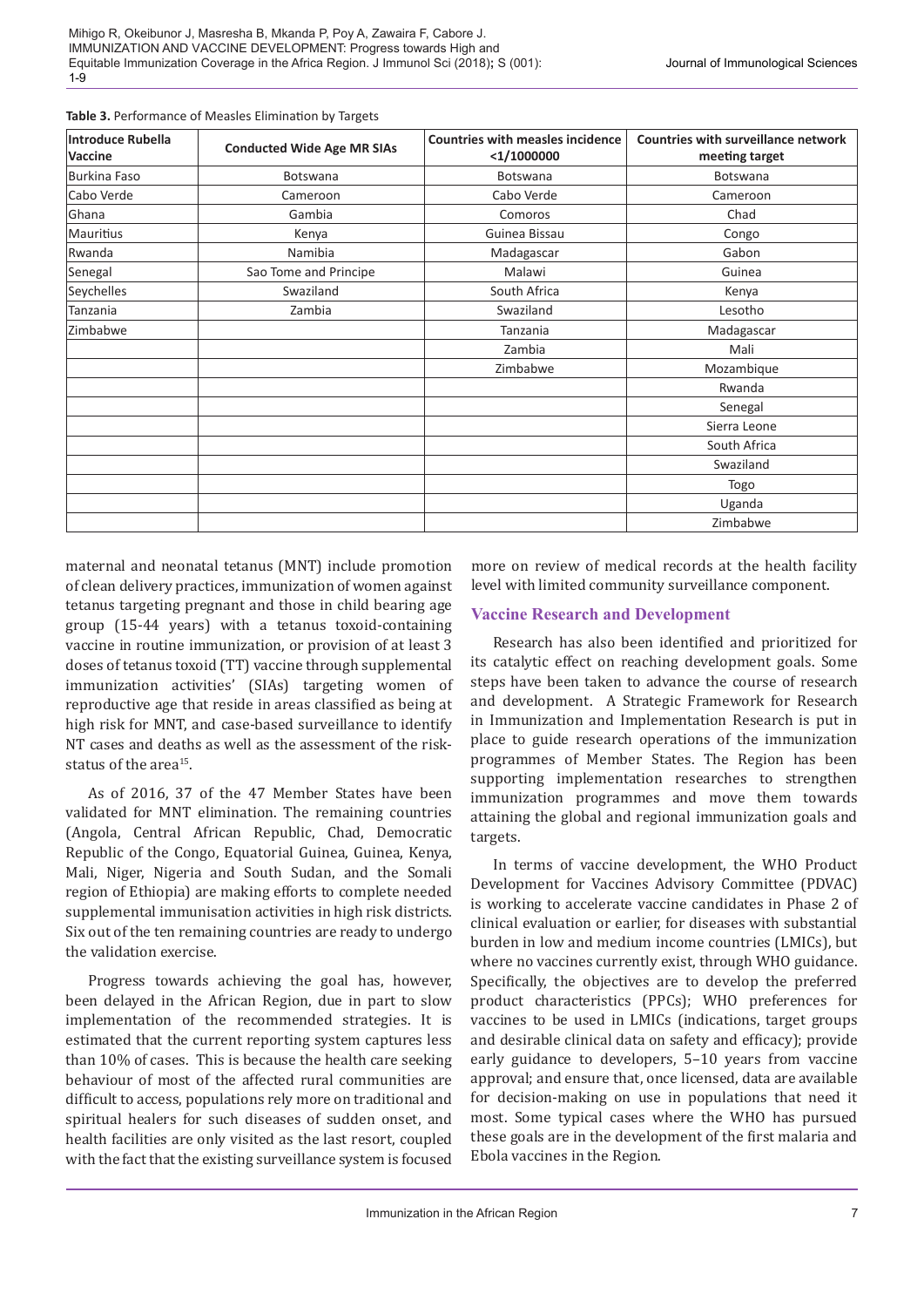### **Conclusion**

Despite the current inability to reach both global and regional immunisation goals, national immunization programmes in the African Region have made significant strides in protecting the populations against vaccine preventable diseases. New and effective vaccines have been successfully introduced in national immunization programmes. Polio eradication has also been on track, except for the recent detection of WPVs in the previously inaccessible and security compromised zone of Northeast Nigeria, which has also been promptly and effectively responded to. Coverage with other vaccines has also been on a steady increase, albeit, stagnating around 70% for a prolonged period, and failing to reach the desired 90% national coverage and 80% in all the districts, due to multiple logistic, systems and behavioural challenges. Some of the challenges are also linked to weak country ownership, inadequate government support for immunization programmes and community demand for immunization services.

The IVD programme has taken various steps, most of which are yielding positive returns, to push national immunization programmes towards achieving the global and regional targets. Countries are being facilitated to establish NITAG to guide the national immunization programmes. Governments were recently sensitized, through the first ever Ministerial Conference on Immunization in Africa (MCIA), on the situation of immunization programmes in the African continent and their role in moving immunization programmes toward attaining high coverage with equity in access to immunization services as a critical pillar for socioeconomic development of the Region.

On the other hand, communities and individuals are increasingly being sensitized to the benefits of immunization and their right to demand immunization services. Together with UNICEF and other partners, in the Region, WHO is regularly working on boosting demand for immunization services. The planning of CMYPs is increasingly being improved to cover communication issues that drive demand creation. Furthermore, results of various implementation research are being utilized in planning the delivery of immunization services, developing effective communication tools and messages, particularly addressing risk communications resulting from adverse events after immunization.

To enhance the capacity of countries to undertake implementation research in support of the immunization programmes, capacity building workshops were conducted for selected French and English-speaking countries respectively. An implementation research guide has also been produced to help the immunization programme managers on the processes of identifying and initiating scientific studies to address implementation issues. In addition to this, the IVD programmes in the Regional Office is in the process of producing a strategic framework for research in immunization, which will go beyond providing guide to doing research but also provide a platform for prioritizing research questions and research resource allocation.

With these, the IVD programme is cautiously optimistic of attaining the global and regional immunization goals by the year 2020. However, this will be with the continued support of all stakeholders, the countries and their partners.

### **References**

- 1. Mihigo RM, Okeibunor JC, O'Malley H, Masresha B, Mkanda P, Zawaira F. Investing in life saving vaccines to guarantee life of future generations in Africa. Vaccine. 2016 Jun 21. pii: S0264-410X (16)30460-1. doi: 10.1016/j.vaccine.2016.06.036
- 2. Okeibunor JC, Ota MC, Akanmori BD, Gumede N, Shaba K, Kouadio KI, Poy A, Mihigo R, Salla M, Moeti MR. Polio eradication in the African Region on course despite public health emergencies. Vaccine. 2015 Aug 21. pii: S0264-410X (15)01146-9. doi: 10.1016/j. vaccine.2015.08.024
- 3. Sachiko Ozawa, Samantha Clark, Allison Portnoy, Simrun Grewal, Logan Brenzel, and Damian G. Walker. Return On Investment From Childhood Immunization In Low- And Middle-Income Countries, 2011–20. HEALTH AFFAIRS 35, NO. 2 (2016): 199–207
- 4. JHSPH. Benefits of Childhood Immunization 16 to 44 Times the Investment. http://www.ihsph.edu/departments/internationalhttp://www.jhsph.edu/departments/internationalhealth/news/vaccine-return-on-investment-health-affairs.html Accessed on March 25, 2016
- 5. Global Vaccine Action Plan. Decade of vaccine collaboration. Vaccine, 2013. 31 Suppl 2: p. B5-31
- 6. WHO, Regional Strategic Plan on Immunization. WHO/AFRO, Brazzaville, Congo. 2014
- 7. WHO/UNICEF estimates for 2016, July 2017 release http://apps. who.int/immunization\_monitoring/globalsummary/timeseries/ tswucoveragedtp3.html
- 8. Liu, L, et al., Global, regional, and national causes of child mortality in 2000–13, with projections to inform post-2015 priorities: an updated systematic analysis. Lancet, 2015. 385(9966): p. 430–40.
- 9. World Health Organization (WHO), Global control and regional elimination of measles, 2000–2012,. Weekly Epid. Rec. 2014. 89(6): p. 45–52.
- 10. World Health Organization (WHO), Report on the status of polio eradication to WHO's Executive Board. 2015
- 11. Okeibunor JC, Akanmori BD, Balcha GM, Mihigo RM, Vaz RM, Nshimirimana D. Enhancing access to immunization services and exploiting the benefits of recent innovations in the African region. Vaccine 31 (2013) 3772– 3776
- 12. Gram L, Soremekun S, Asbroek A, Manu A, O'Leary M, Hill Z, Danso S, Amenga-Etego S, Owusu-Agyei S, Kirkwood BR. Socio-economic determinants and inequities in coverage and timeliness of early childhood immunization in rural Ghana. Tropical Medicine & International Health. 2014; 19(7):802-811
- 13. Burns CC, Diop OM, Sutter RW, Kew OM. Vaccine-derived poliovirus. Journal of Infectious Diseases, 2014; 210: S283-S293.